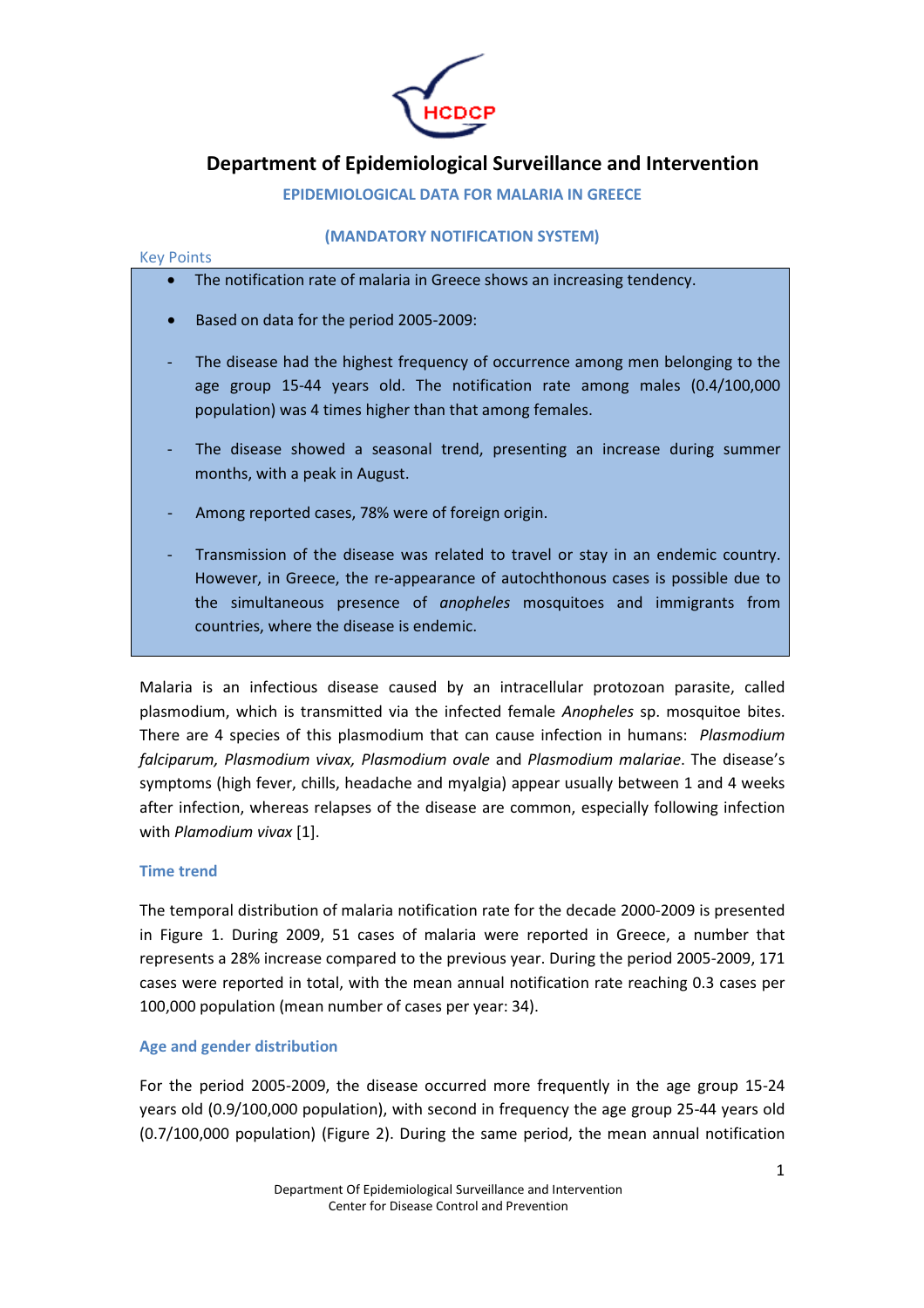rate of the disease among males (0.4/100,000 population) was 4 times higher than the one in females.

# **Seasonality**

Malaria shows an apparent seasonal trend, with the mean rate for the period 2005-2009 increasing steadily during the spring months, peaking in August and subsequently steadily decreasing (Figure 3). This trend is probably related to the Anopheles mosquito activity, which peaks during the summer months.

# Geographical distribution

During the period 2005-2009, 62% of the cases, were reported in Attica (mean annual notification rate: 0.4/100,000 population), whereas in Central Greece, Northern Greece and the Aegean islands/Crete the mean annual notification rate was 0.1/100,000 population (Figure 4).

# Types of pathogen

The most frequently isolated plasmodium during the period 2005-2009, was P. falciparum, which was responsible for 54% (n=79) of the reported cases, followed by P. vivax (42%, n=61) (Figure 5). In 24 of the cases the type of the plasmodium could not be identified. All cases with P. falciparum infection, reported recent traveling to an endemic country, 75% of which in a sub-Saharan Africa country.

# Burden of disease

93% of the cases notified during 2005-2009 were hospitalized, whereas 2 deaths were reported, due to P. falciparum infection. Malaria, especially the one caused by P. falciparum, can lead to severe disease and death. Timely request of medical assistance can significantly improve the disease prognosis.

# Risk factors

95% of the cases reported in the country during the period 2005-2009, were probably infected following recent exposure in an endemic country.

During the period 2005-2009, the majority of the cases (78%, n=133) were of foreign origin, of which 40% (n=53) reported recent travel to the country of origin, prior to symptoms onset (Figure 6). Among country of origin, the most frequently reported was Pakistan (21%), followed by Bangladesh (13%), Afghanistan (10%) and Nigeria (10%).

Among cases with recent travel to an endemic area, 79% (n=64) reported that they did not take any kind of chemoprophylaxis. 25% of those that had not taken chemoprophylaxis, had been re-infected in the past. Transmission via blood or blood products transfusion has not been verified for any of the reported cases.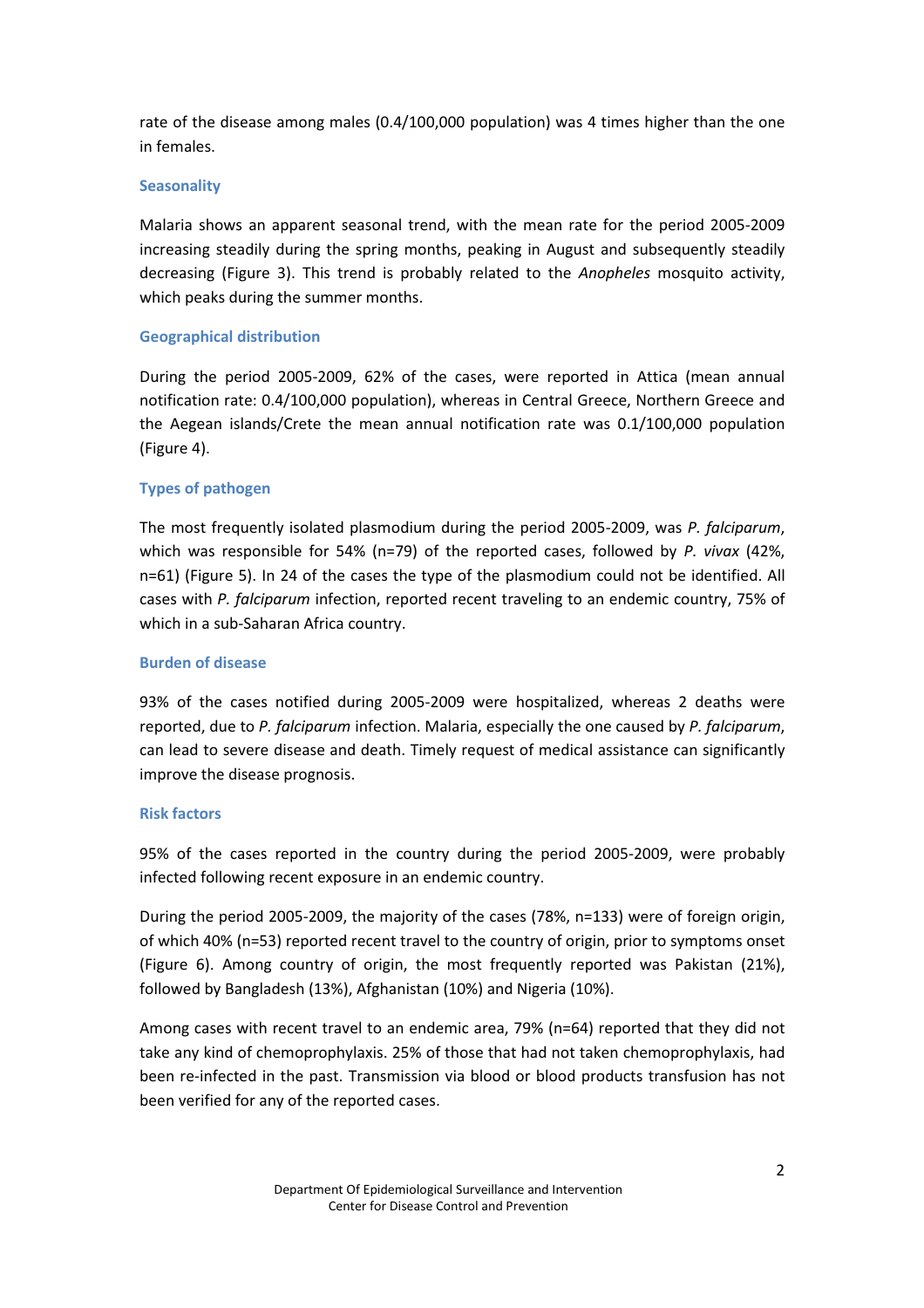Among reported cases, 16% (n=21) belonged to a high risk occupation, with 43% (n=9) of them being people working in the navy (Figure 6). Regarding the cases of Greek nationality, 44% (n=12) reported high risk occupation, 42% (n=5) of which were people working in the navy (n=5) and 33% (n=4) worked as diplomatic officers.

# **Conclusions**

The notification rate of malaria in Greece presents an increasing trend, which can be assumed to be even higher, taking into account the low clinical awareness levels of the health professionals in Greece, as well as the probable under-reporting of the notification systems.

Almost all cases reported recent travel (up to 10 months prior the symptoms onset) in an endemic for malaria country or were immigrants from such a country, suggesting that the disease transmission took place probably during staying or traveling to an endemic area. However, approximately only one fifth of these cases reported having taken chemoprophylaxis. Increasing awareness and properly educating travelers on the need of appropriate chemoprophylaxis and protection against mosquito bites can significantly contribute to the minimization of the risk for infection during traveling to a malaria-endemic country.

Although the majority of reported malaria cases were due to recent exposure in an endemic for malaria country, the re-emergence of the disease in the country is possible, due to the presence of mosquitoes of the genus anopheles [2], as well as due to the presence of undiagnosed cases, i.e. immigrants from countries endemic for malaria. This fact underlines the need for adopting a combined strategy for dealing with the disease, including among others intensifying the mosquitoes control programme, informing the public and increasing the awareness among clinicians in order to achieve more timely diagnosis and treatment of all malaria cases.

#### **References**

1. Heymann DL. Control of Communicable Diseases Manual. Washington DC: American Public Health Association; 2008.

2. Vakalis N.et al. Mosquito surveillance and control. In: Tsouros A et al, editors. Mass gatherings and public health. WHO Europe: 2007. p.193-208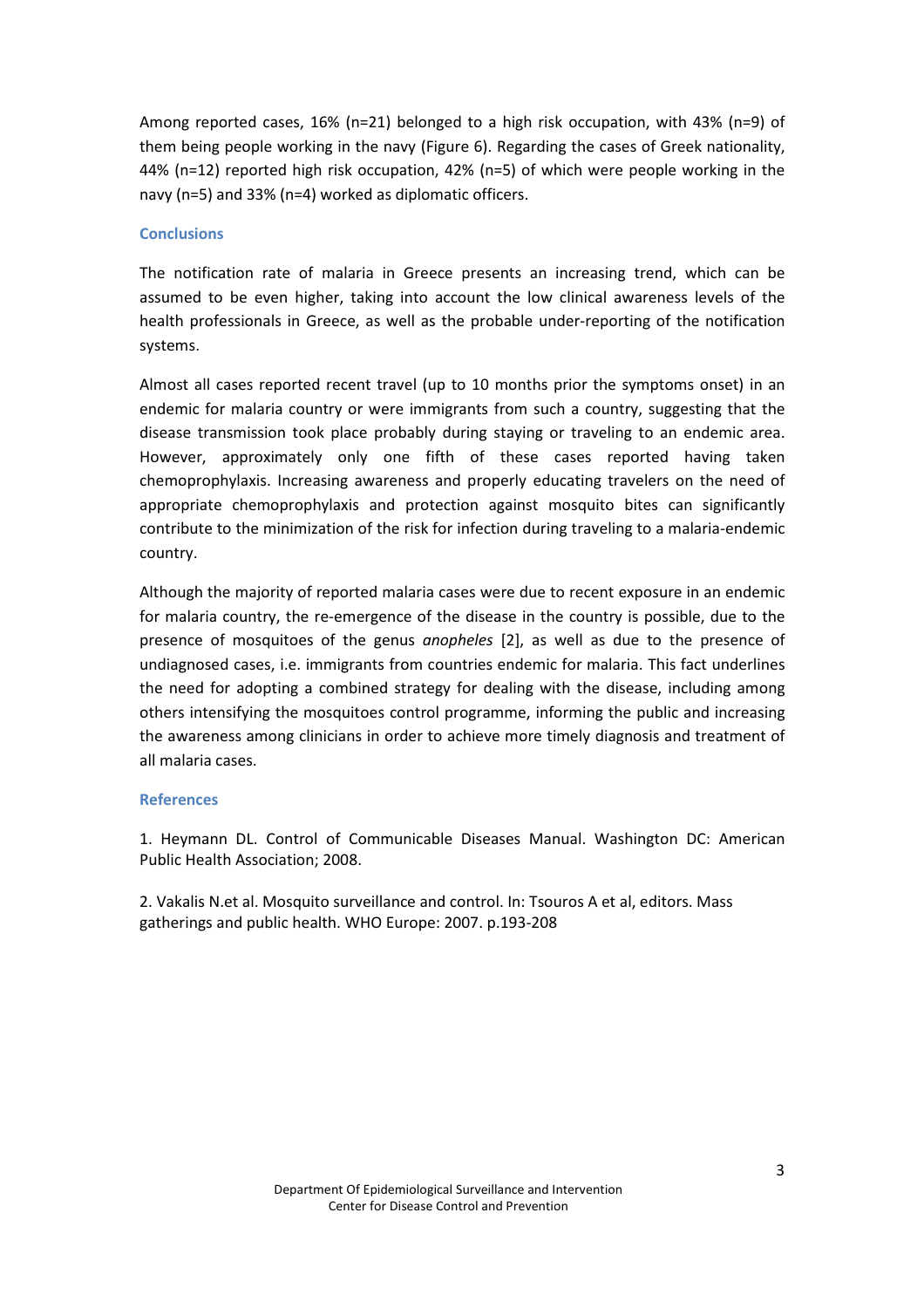Figure 1. Time trend of malaria notification rate, Greece, 2000-2009



Figure 2. Mean annual notification rate (cases/100,000 population) of malaria by sex and age group, Greece, 2005-2009

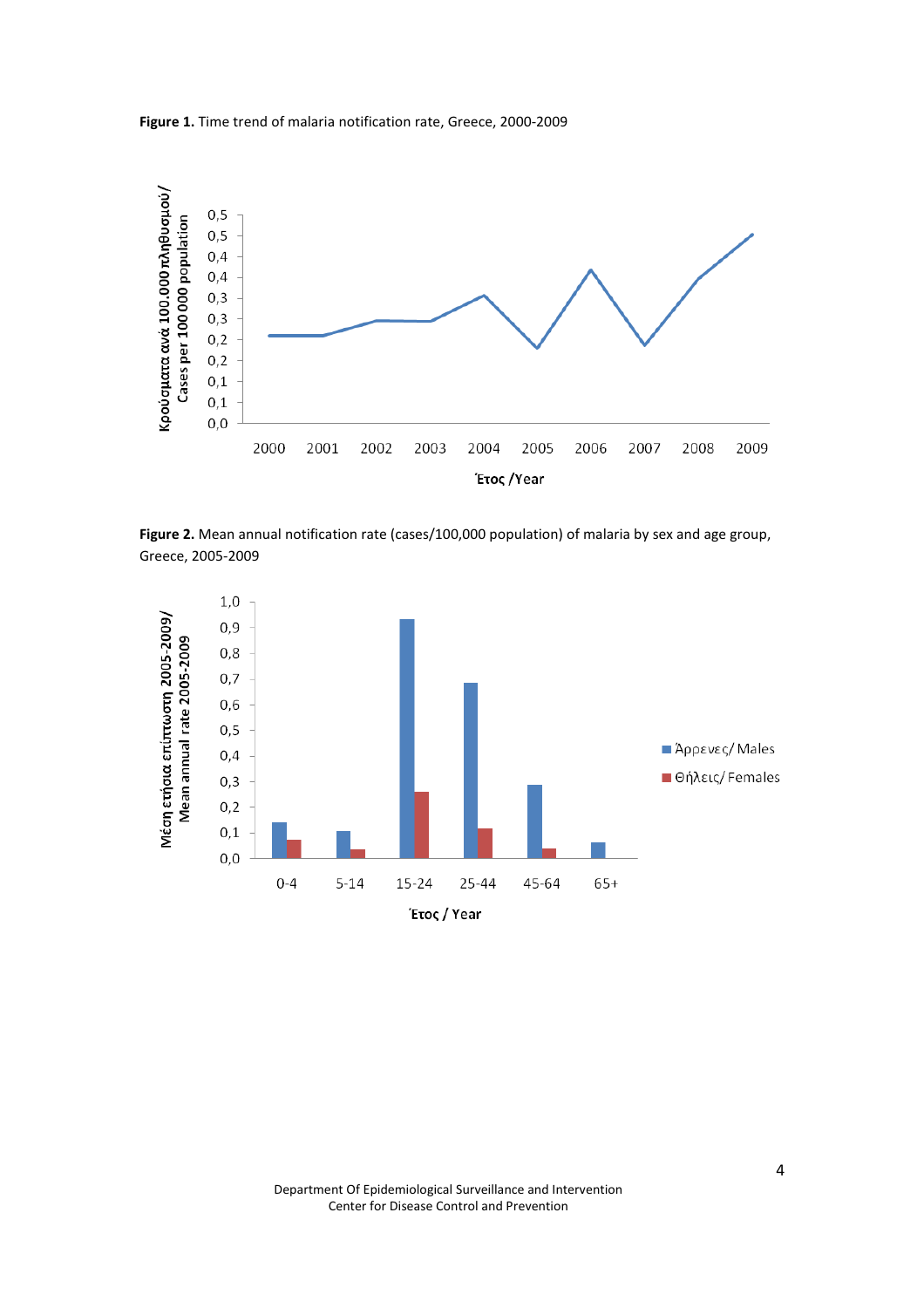

Figure 3. Mean notification rate (cases/100,000 population) of malaria by month, Greece, 2005-2009

Figure 4. Mean annual notification rate (cases/100,000 population) of malaria by geographical area (NUTS-I), Greece, 2005-2009



Γεωγραφική περιοχή/ Geographical area